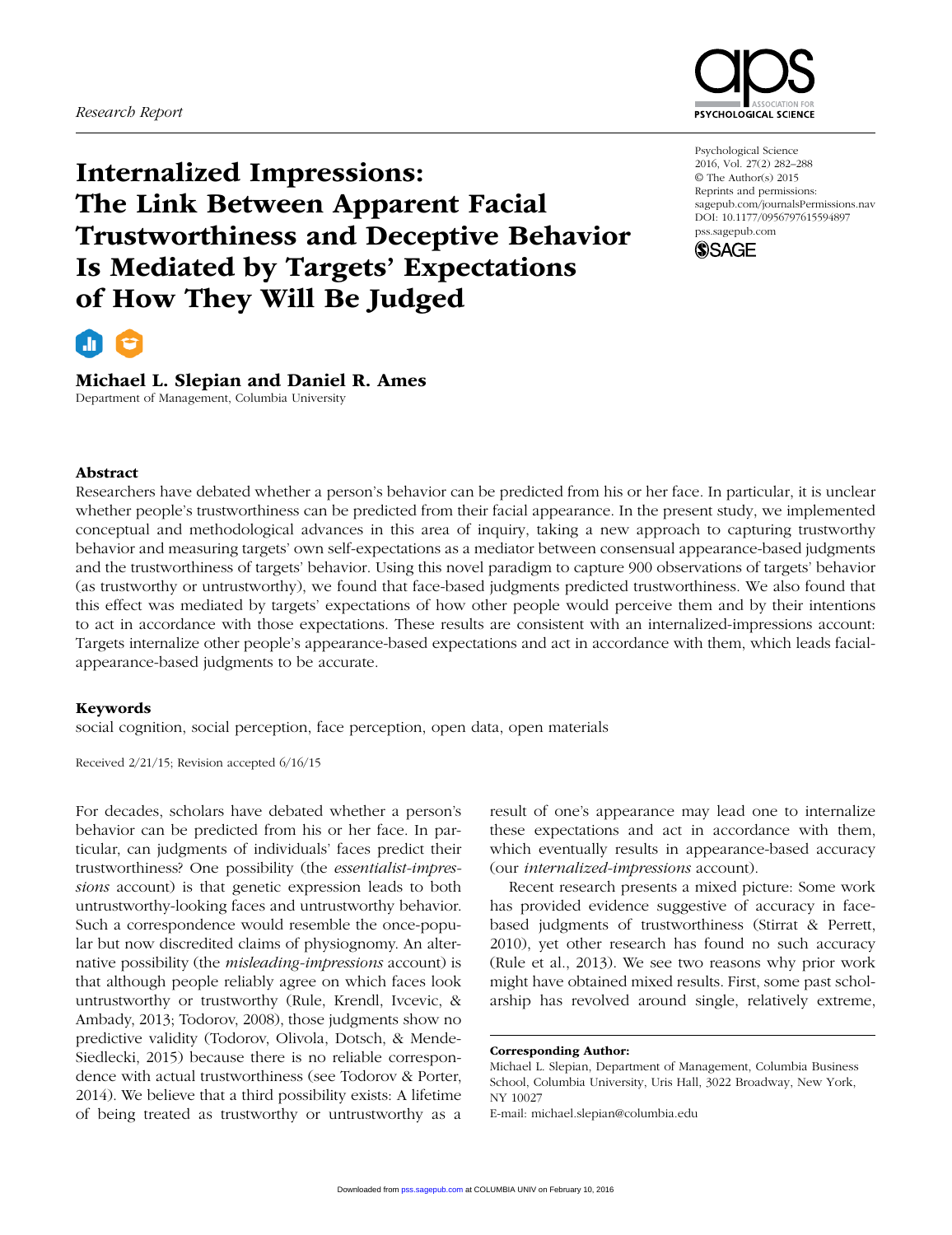and heterogeneous behaviors (e.g., targets' criminal history). Instead, we think a relationship between faces and behavior bears testing in a paradigm with three features: (a) an interactive face-to-face context, (b) a constrained set of trust-related behaviors, and (c) multiple observations of potentially trustworthy or untrustworthy behavior. Second, prior studies have not measured psychological mediators between face-based judgments and behavior. We expect that any link between facial appearance and behavior would be mediated by psychological variables, such as targets' expectations.

In this article, we introduce a new paradigm that addresses both of these points. We created a novel research design to capture multiple instances of trustrelated behaviors in a face-to-face context. We focused on a single class of behaviors: People (targets) repeatedly chose to make and defend a true or false claim to different counterparts, a false claim (i.e., deceptive, untrustworthy behavior) entailing the chance for private material gains but also imposing costs on the counterpart. Past paradigms have typically placed participants either in computer-mediated interactions or in asocial contexts. We expected that giving targets the option to lie (for potential gain) to a live face-to-face counterpart would elicit meaningful variance in trustworthiness of behavior not captured in prior research. Our paradigm also constrained behavior into a dichotomous choice (to lie or tell the truth) made repeatedly (in 10 independent interactions with different counterparts), yielding a clean and reliable measure of trustworthiness.

In addition, before interactions, we assessed targets' metaperceptions of their own trustworthiness (targets predicted how frequently they would be trusted by their counterparts) and their predictions of how frequently they would act in a trustworthy manner. Measuring these variables allowed us to test a potential route through which judgments of the face might predict behavior. That is, given that people reach high consensus on which faces look trustworthy or untrustworthy, individuals with trustworthy- or untrustworthy-looking faces should have a lifetime of experience of being treated like trustworthy or untrustworthy people. Such experiences would range from the banal (e.g., whether strangers smile at them) to the life-changing (e.g., whether they get particular jobs). We believe that the cumulative effect of such treatment is likely to be powerful, as implied by work on self-fulfilling prophecies (Rosenthal, 1994) and the looking-glass self (Cooley, 1902).

## Method

We first measured participants' apparent facial trustworthiness by having independent judges rate photographs of them. Two days later, participants were told that they would be interacting with other participants and were asked to report how they expected to be judged by their counterparts and how they expected themselves to act. They subsequently interacted as both targets and counterparts in a novel mixed-motive game. As targets, they repeatedly chose whether to behave in a trustworthy manner (i.e., to tell the truth) or in an untrustworthy manner (i.e., to lie) to a series of 10 different counterparts. We predicted that if ratings of facial trustworthiness showed an ability to predict trustworthy behavior, then this link would be mediated by targets' expectations, which would be consistent with an internalized-impressions account.

## *Participants*

Our participant pool consisted of all the M.B.A. students in a particular course; sample size was determined by the number of students who were enrolled in the course and present on the day the study was conducted (*N* = 118). Ninety-five participants' faces were photographed, but 5 of these participants did not provide self-expectation judgments. Thus, the final sample consisted of 90 students (65.60% male; mean age = 28.10 years, *SD* = 1.76).

#### *Mixed-motive game*

Participants played a two-person game in which each person privately drew a random card (labeled "high" or "low"). In a face-to-face interaction, they then freely chose to claim that the card was "high" or "low," independently of the card drawn, thereby choosing to tell the truth or to lie.

The mixed-motive paradigm was implemented in two testing sessions (accounting for testing session in our analyses did not alter the results). Targets and counterparts were randomly paired within sessions, with no repeat pairings. Each participant was randomly paired with 10 other participants in succession. In each interaction, a given participant served as both a target and a counterpart. As the target, the participant decided whether to tell the truth or to lie to the counterpart; as the counterpart, the participant decided whether to trust the target. After both members of a pair had drawn a card, and independently and privately decided whether to tell the truth or to lie, they then claimed that their cards were either high or low (thereby telling the truth or not). They next spent 2 to 3 min attempting to persuade one another of their trustworthiness. After this persuasion phase, each participant independently and privately judged whether he or she trusted that the target was telling the truth. Once both parties had made their private judgments about one another, both revealed whether they had lied or told the truth, and whether they had trusted their fellow participant.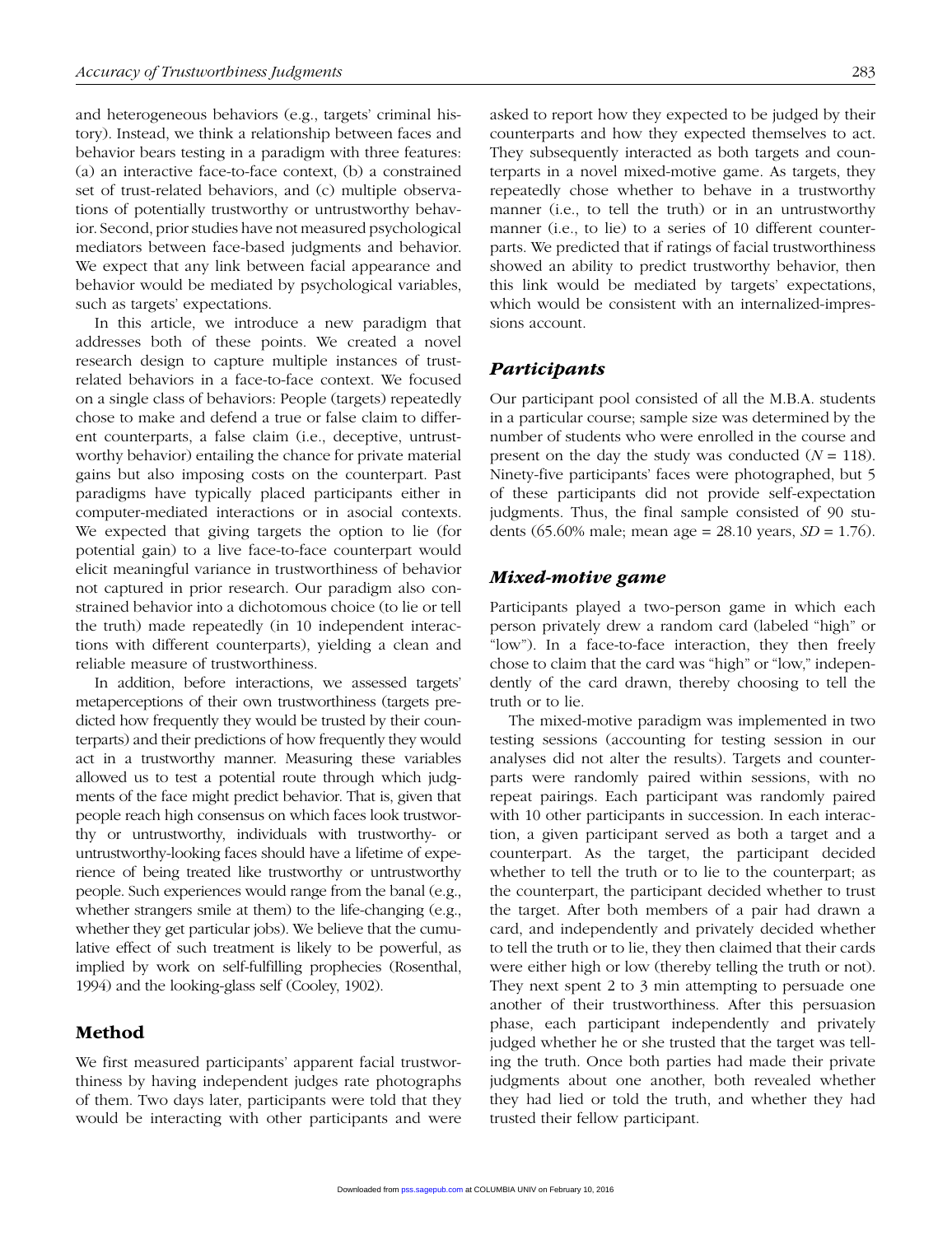|                                                         | Partner's trust in participant                         |                                                          |                                                         |                                                        |  |
|---------------------------------------------------------|--------------------------------------------------------|----------------------------------------------------------|---------------------------------------------------------|--------------------------------------------------------|--|
|                                                         | Partner (counterpart) trusts<br>participant (target)   |                                                          | Partner (counterpart) distrusts<br>participant (target) |                                                        |  |
| Participant's trust in partner                          | Participant is<br>trustworthy<br>(+10 for participant) | Participant is<br>untrustworthy<br>(+20 for participant) | Participant is<br>trustworthy<br>(0 for participant)    | Participant is<br>untrustworthy<br>(0 for participant) |  |
| Participant (counterpart) trusts<br>partner (target)    |                                                        |                                                          |                                                         |                                                        |  |
| Partner is trustworthy<br>$(+10$ for participant)       | $+20$ [ $+20$ ]                                        | $+30[-10]$                                               | $+10$ [ $+10$ ]                                         | $+10$ [ $+10$ ]                                        |  |
| Partner is untrustworthy<br>$(-20)$ for participant)    | $-10$ [ $+30$ ]                                        | 0 <sub>0</sub>                                           | $-20$ [ $+20$ ]                                         | $-20$ [ $+20$ ]                                        |  |
| Participant (counterpart) distrusts<br>partner (target) |                                                        |                                                          |                                                         |                                                        |  |
| Partner is trustworthy<br>(0 for participant)           | $+10$ [ $+10$ ]                                        | $+20$ [-20]                                              | 0[0]                                                    | 0[0]                                                   |  |
| Partner is untrustworthy<br>(0 for participant)         | $+10$ [ $+10$ ]                                        | $+20$ [-20]                                              | 0[0]                                                    | 0[0]                                                   |  |

#### Table 1. Payoff Table for a Single Round of Mixed-Motive Game

Note: A given participant's payoff for a given round was determined by two components: The participant's score as the counterpart (i.e., whether the participant trusted his or her partner) and the participant's score as a target (i.e., whether the participant's partner trusted the participant). As counterparts, participants earned points for trusting their partners when their partners were trustworthy and lost points for trusting their partners when their partners were untrustworthy. As targets, participants earned points for getting their partners to trust them and gained no points if their partners did not trust them. Each cell contains two values; the number outside the brackets shows the total payoff for the person identified as the participant, and the number inside the brackets shows the total payoff for that participant's partner.

We describe the outcome of the decision to tell the truth or to lie as trustworthy or untrustworthy *behavior*. The only way for targets to earn points on the basis of their behavior was to earn trust. If a target chose to tell the truth and was trusted by his or her counterpart, the target earned a modest payoff in the game (10 points). If a target chose to lie and was trusted by his or her counterpart, the target earned double that payoff (20 points). If a target's counterpart did not trust the target, the target earned nothing (0 points). In game-theory terms, lying was a weakly dominant strategy (see Kohlberg & Mertens, 1986).

We describe the outcome of the decision to trust or distrust a target as a *judgment*. Counterparts' judgments about whether to trust targets also had payoffs. If a target's counterpart correctly trusted a target who told the truth, the counterpart received a modest reward (10 points). Incorrectly trusting a target who lied entailed a significant loss (−20 points). If a counterpart decided to not trust the target, he or she neither earned nor lost points (0 points). Thus, counterparts' payoffs for their trust judgments were contingent on whether a target was telling the truth or lying. In game-theory terms, there was no dominant strategy for judgments (if participants assumed that lies and truths were equally likely but undiagnosable). The three top performers in each session received prizes (a \$50 Amazon gift card for the top performer and \$25 Amazon gift cards to the second- and third-place performers).

The payoff table shown in Table 1 summarizes participants' payoffs for each possible outcome. In game-theory terms, lying is a weakly dominant strategy; if we assume that each player recognizes that lying is weakly dominant for the other, lying combined with distrusting is the Nash equilibrium (see Kohlberg & Mertens, 1986). However, we did not expect that most interactions would result in mutual lying and distrust. Note that in each of the 10 rounds, each participant was both a target (choosing how to behave) and a counterpart (judging a fellow participant). These choices were made separately, with behavioral decisions made privately before mutual discussion (i.e., behavioral choices were made before the interaction) and judgments made privately after discussion. Thus, the calculation of the payoff matrix should not be taken to suggest that one decision was contingent on the other; they were independent. We designed this paradigm with the expectation that it would produce variance in the frequency with which people would behave in a trustworthy manner (i.e., some people would choose to lie frequently, and others would choose to tell the truth frequently); this variance was critical for testing our predictions.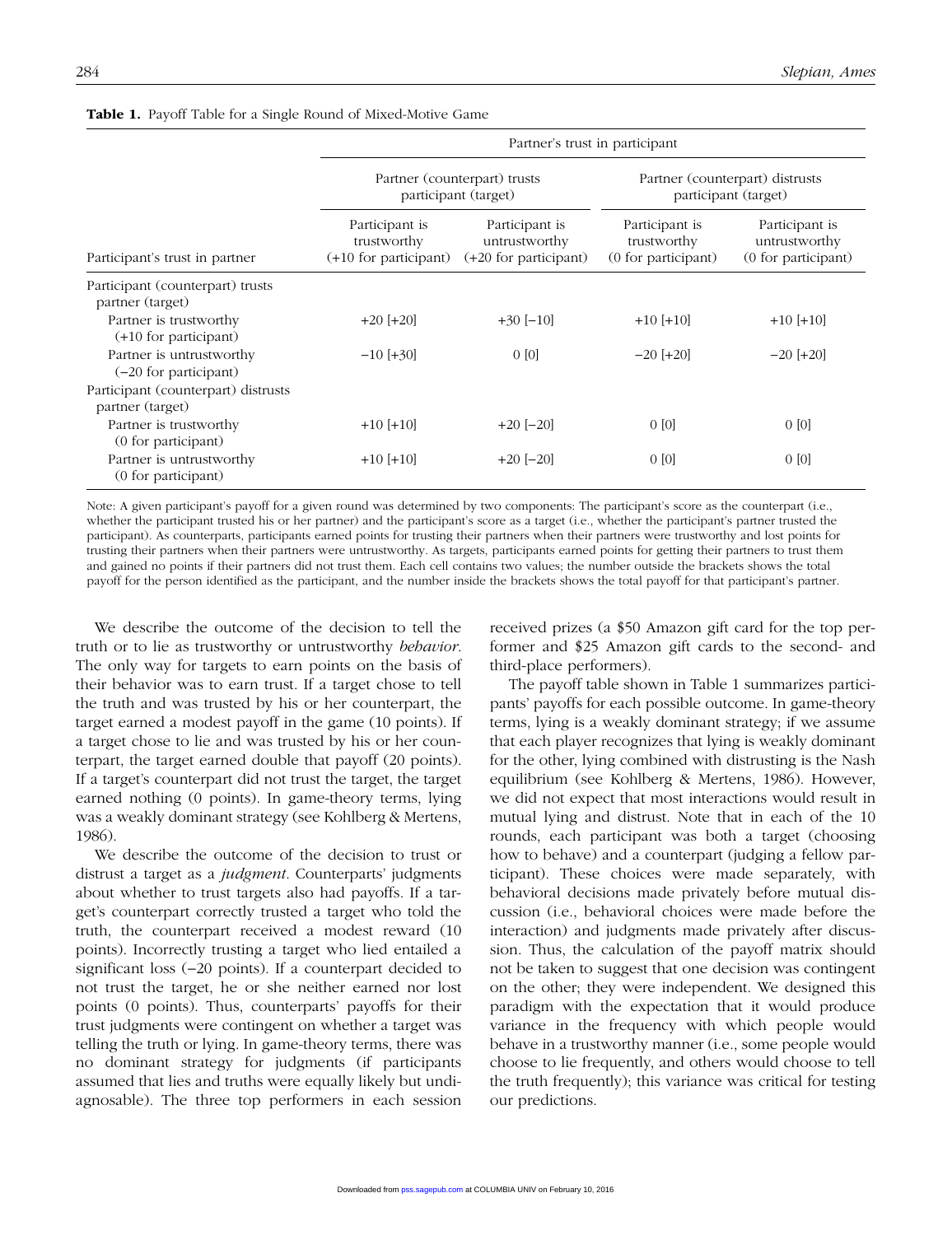In this study, we examined whether individuals' behavior (not their judgments of other people) could be predicted from their faces, and thus the focus of our analysis was predicting targets' behavior toward others, not counterparts' judgments of others. Our two central questions were (a) whether the apparent facial trustworthiness of targets (based on ratings from an independent set of judges) predicted how they behaved (i.e., their frequency of telling the truth) in the 10-round game and (b) whether that link was mediated by the targets' expectations reported before the game.

#### *Measures*

Two days before the game, during a video-based exercise occurring in the students' class, photographs were taken of the players. In the photographs, the players assumed a neutral expression. No specific rationale was given for taking photographs other than that it was part of the video-based class exercise. That is, these photographs were taken outside the context of the mixed-motive game; participants were not aware of the game or its rules when the photographs were taken. We recruited independent judges (*n* = 30 per rating) via Amazon.com's Mechanical Turk. These judges used a 7-point scale to rate each face for trustworthiness (1 = *not at all trustworthy*, 7 = *very trustworthy*;  $M = 4.127$ ,  $SD = 0.616$ , 95% confidence interval, or CI = [3.998, 4.256], α = .887), attractiveness (1 = *not at all attractive*,  $7 = \text{very attractive}$ ;  $M = 3.264$ ,  $SD = 0.805$ , 95% CI = [3.096, 3.433], α = .948), *babyfaceness* (1 = *not at all babyfaced*, 7 = *very babyfaced*; *M* = 3.332, *SD* = 0.811, 95% CI = [3.162, 3.502],  $\alpha$  = .918), and apparent affect (1 = *appears angry*, 7 = *appears happy*; *M* = 3.962, *SD* = 0.830, 95% CI =  $[3.788, 4.135]$ ,  $\alpha = .952$ ).

During the game session, after the process and payoffs had been described to the players, they predicted how frequently (0%–100%) they would (a) act in a trustworthy manner (*M* = 52.6%, *SD* = 31.8, 95% CI = [45.9%, 59.2%]) and (b) be trusted (*M* = 55.2%, *SD* = 17.5, 95% CI =  $[51.6\%, 58.9\%]$ .<sup>1</sup> The game yielded 10 observations of each participant's behavior as a target, the focal measure for the current study (coded as  $1 =$  trustworthy,  $0 =$ untrustworthy;  $M = 62.4\%$ ,  $SD = 35.5$ , 95% CI = [55.0%, 69.9%]), and 10 observations of each participant's judgment (of other targets) as a counterpart (coded as  $1 =$ trust, 0 = distrust; *M* = 61.7%, *SD* = 18.4, 95% CI = [57.8%, 65.5%]).

Given the nature of the student sample, players had varying levels of familiarity with each other before the game, and familiarity could influence behavior. To assess and control for this possibility, we provided the players with a list of their 10 counterparts' names 4 days after the game and asked them to rate how familiar they had been with each counterpart before the game  $(1 = not at all, 2)$   $=$  *slightly*,  $3 =$  *somewhat*,  $4 =$  *mostly*,  $5 =$  *highly*;  $M = 2.264$ , *SD* = 1.515, 95% CI = 2.164, 2.363]).

#### Results

To maximize statistical power, we fitted outcomes to a linear mixed-effects model examining all 900 trust judgments and 900 trust behaviors, controlling for random variance (from targets, counterparts, and round of the mixed-motive game). All analyses were conducted in the R software environment (Version 3.1.1; R Development Core Team, 2014). We used the R package lme4 to implement mixed-effects models (Bates, Maechler, Bolker, & Walker, 2015). In calculating *p* values, we used the R package lmerTest to run lme4 models through Satterthwaite approximation tests to estimate the degrees of freedom (these estimated degrees of freedom scale the model estimates to best approximate the *F* distribution, and thus can be fractional and differ slightly across tests; Kuznetsova, Brockhoff, & Christensen 2013). R package confint was used to implement Wald-tests to calculate 95% CIs.

## *Perception*

Photograph-based trustworthiness judgments predicted how often counterparts chose to trust targets after the live interactions, *b* = 0.074, 95% CI = [0.022, 0.126], *SE* = 0.027, *t*(79.76) = 2.77, *p =* .007. Counterparts had access to a multitude of cues in the face-to-face interactions, yet their trustworthiness judgments corresponded to independent ratings of the targets' faces. If this effect emerged in the absence of accuracy, our results would fit with the misleading-impressions account noted earlier. However, our internalized-impressions account suggests that trustworthiness judgments could be accurate, and we next tested for such accuracy.

## *Accuracy*

Photograph-based trustworthiness judgments predicted how often targets actually behaved in a trustworthy manner toward counterparts,  $b = 0.124$ , 95% CI =  $[0.007]$ , 0.242], *SE* = 0.060,  $t(87.99) = 2.077$ ,  $p = .041$ . This finding is consistent with the notion that facial trustworthiness predicts trustworthy behavior.

# *Other predictors*

Before turning to our central prediction (concerning how targets' expectations might mediate the link between their facial trustworthiness and trustworthy behavior), we considered a number of other possible predictors and alternative explanations. Accuracy of trustworthiness judgments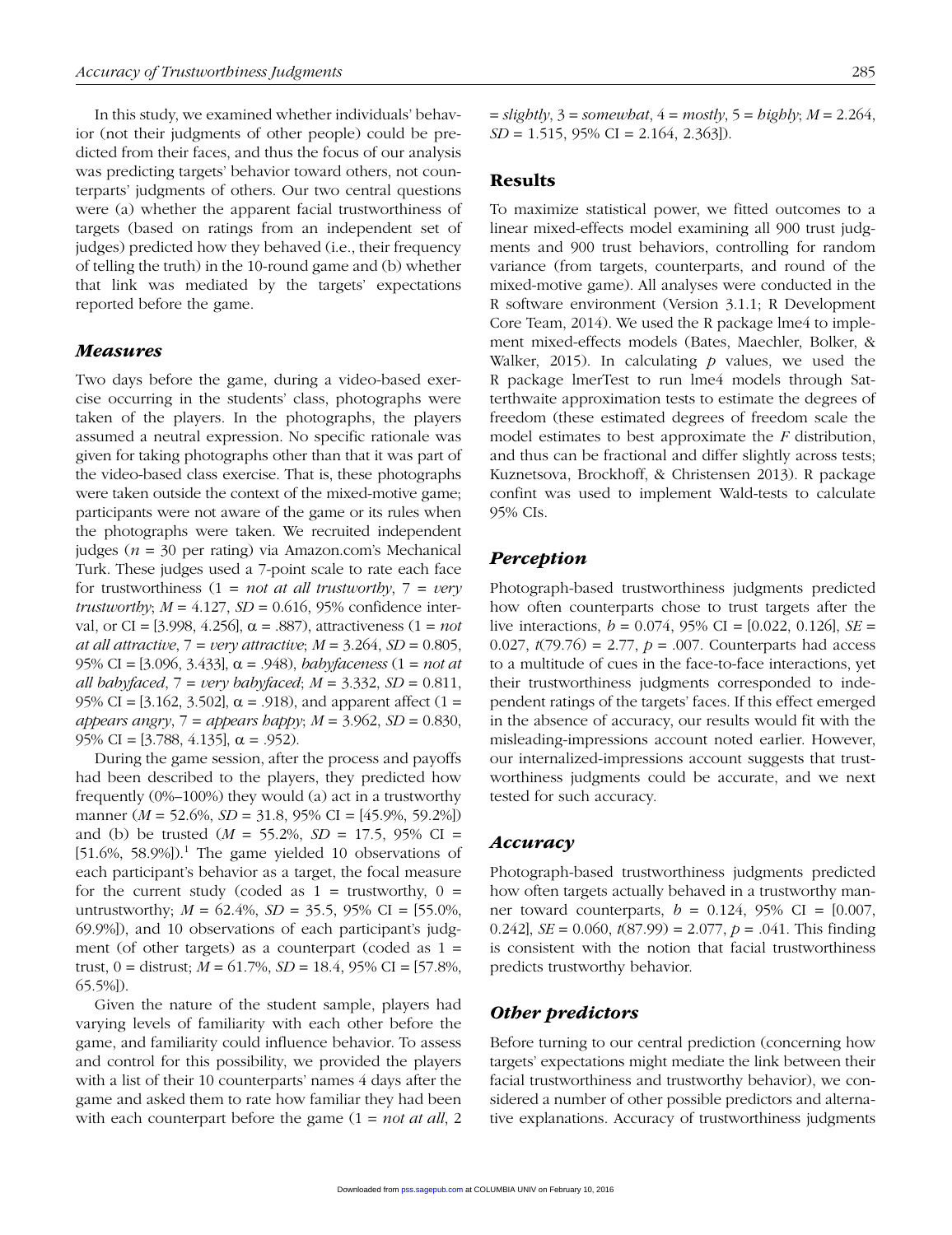Targets' Expectations (of How Much Counterparts Will Trust Them) Targets' Actual Trustworthy Behavior (During the Game) Independent Judges' Trustworthiness Ratings of Targets (Based on Neutral-Expression Photographs) Targets' Intentions (to Be Trustworthy During the Game)

Fig. 1. Mediation model of the predicted mediation between targets' facial trustworthiness (as judged by the independent raters) and the targets' behavior, as mediated by the targets' expectations of how they would be judged and how they would act.

might derive from other features of targets' neutral-expression faces (e.g., emotional resemblances; Hehman, Flake, & Freeman, 2015; Sacco & Hugenberg, 2009; Zebrowitz, 2011). Even though the photographs were taken outside the context of and before the game, perhaps targets still somehow conveyed their trustworthy intentions (e.g., by smiling slightly). Our findings were inconsistent with this suggestion: Ratings of attractiveness corresponded with counterparts' trustworthiness judgments,  $b = 0.042, 95\%$ CI = [0.001, 0.083], *SE* = 0.021, *t*(81.62) = 1.996, *p* = .049, but other variables did not—apparent affect:  $b = 0.007$ , 95% CI = [−0.034, 0.047], *SE* = 0.021, *t*(80.89) = 0.331, *p* = .741; babyfaceness: *b* = 0.025, 95% CI = [−0.018, 0.067], *SE* = 0.022, *t*(85.17) = 1.147, *p* = .255; target's gender (0 = male, 1 = female), *b* = 0.060, 95% CI = [−0.009, 0.129], *SE* = 0.035, *t*(80.95) = 1.712, *p* = .091.

Ratings of babyfaceness predicted trustworthy behavior, *b* = 0.103, 95% CI = [0.014, 0.192], *SE* = 0.045, *t*(87.99) = 2.272,  $p = .026$ , but other variables did not—attractiveness: *b* = 0.022, 95% CI = [−0.070, 0.114], *SE* = 0.047, *t*(87.99) = 0.477, *p* = .635; apparent affect: *b* = 0.065, 95% CI = [−0.023, 0.153], *SE* = 0.045, *t*(87.99) = 1.44, *p* = .153; target's gender: *b* = 0.105, 95% CI = [−0.048, 0.259], *SE* = 0.078,  $t(87.99) = 1.347$ ,  $p = .182$ .

It is also possible that the level of familiarity between players influenced the trustworthiness of their behavior. The greater targets' familiarity with their counterparts, the more likely the targets were to behave in a trustworthy manner toward those counterparts,  $b = 0.041$ , 95% CI = [0.025, 0.057], *SE* = 0.008, *t*(835.08) = 5.027, *p* < .001. Critically, when we accounted for targets' familiarity with their counterparts, greater perceived trustworthiness, as judged from the target's face by the independent raters, was still associated with greater trustworthy behavior,  $b = 0.123$ , 95% CI =  $[0.007, 0.240], SE = 0.060, t(88.02) = 2.070, p = .041.$ 

# *Mediation by self-expectations*

We next turned to the mediation prediction implied by the internalized-impressions account. We expected that the link between face-based judgments and behavior would be mediated by the targets' expectations of how they would be judged and how they would act (Fig. 1). Results of regression analyses were consistent with this prediction, revealing that photograph-based trustworthiness judgments predicted targets' self-expectations of how often they would be trusted,  $b = 0.073$ ,  $SE = 0.029$ , 95% CI = [0.015, 0.131], *t*(88) = 2.500, *p* = .014 (i.e., the targets anticipated other people's naive expectations). These expectations about being trusted, in turn, predicted how often targets intended to act in a trustworthy manner, *b* = 0.685, *SE* = 0.180, 95% CI = [0.328, 1.042],  $t(88) = 3.809$ ,  $p < .001$  (i.e., targets internalized these expectations and intended to act consistently with them). Targets' intentions of acting in a trustworthy manner, in turn, predicted the trustworthiness of their actual behavior, *b* = 0.805, *SE* = 0.082, 95% CI = [0.641, 0.968], *t*(88) = 9.785,  $p < .0001$  (see Table 2 for zero-order correlations of these variables).<sup>2</sup> A formal bootstrapped mediation analysis (5,000 iterations), in which attractiveness, apparent affect, babyfaceness, and target's gender were entered as covariates, confirmed this mediational path, mean indirect effect = .0512, *SE* = .0349, 95% CI = [.0062, .1548]; excluding the covariates did not alter statistical significance, mean indirect effect = .0363, *SE* = 0.0195, 95%  $CI = [.0095, .0915].$ 

Table 2. Zero-Order Correlations Between the Main Variables in the Mediation Model

| Variable                 | Targets' facial<br>trustworthiness | Targets'<br>expectations | Targets'<br>intentions |
|--------------------------|------------------------------------|--------------------------|------------------------|
| Targets'<br>expectations | .26                                |                          |                        |
| Targets'<br>intentions   | .27                                | .38                      |                        |
| Targets'<br>behavior     | .22                                | .21                      | .72                    |

Note: All correlations are significant,  $p \leq 0.05$ .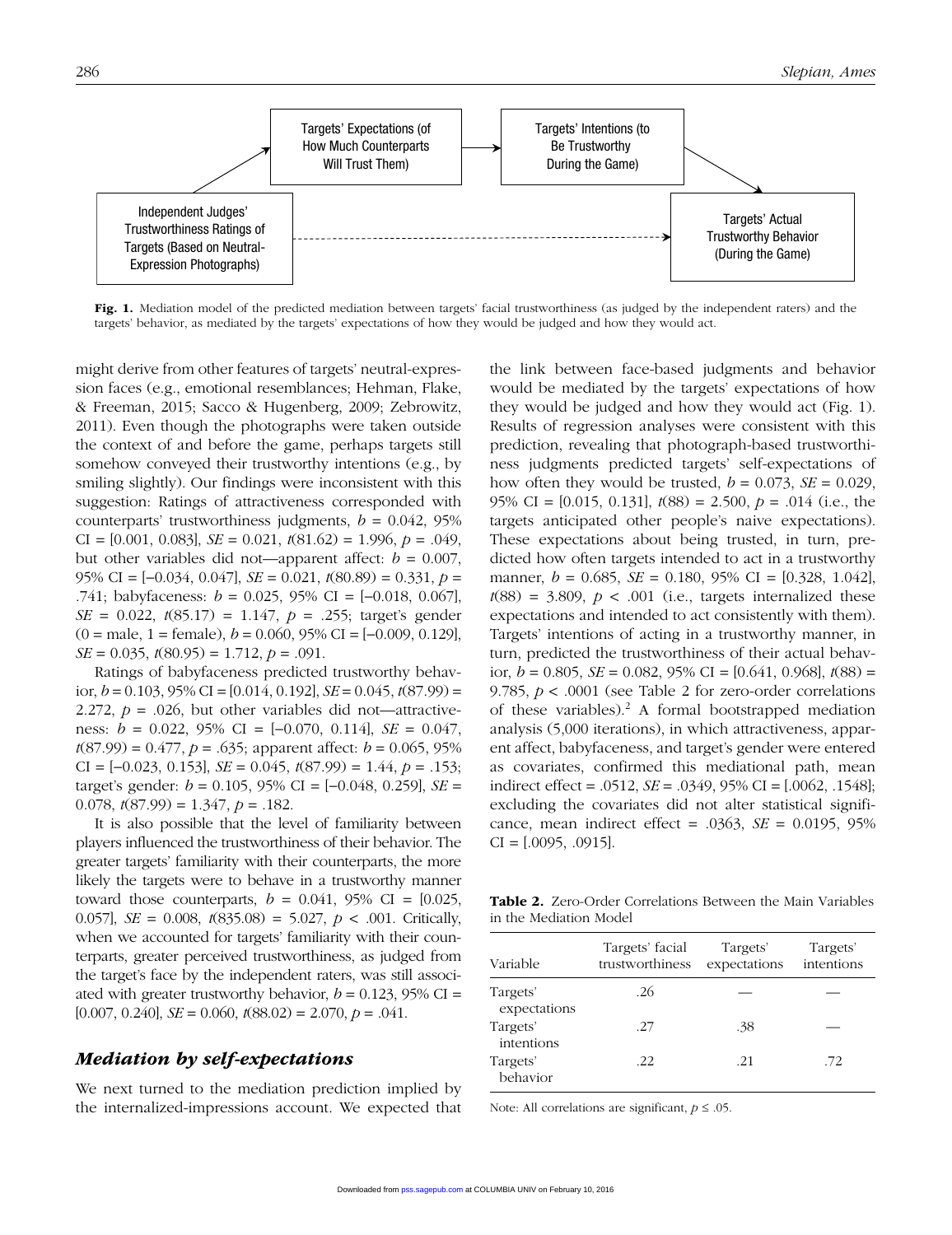# **Discussion**

In a novel paradigm featuring trusting behavior in faceto-face interactions, trustworthiness ratings of targets (based on neutral-expression photographs) corresponded with targets' behavioral trustworthiness. We found that targets seemed to have an awareness of how people would judge them, and they internalized these expectations and behaved in accordance with them. Such internalized impressions are similar to self-fulfilling prophecies (Rosenthal, 1994), although we suggest that the effects of the internalized impressions are somewhat broader and more cumulative. Much work on self-fulfilling prophecies has focused on a single context, such as whether a teacher's expectations (e.g., that a student is particularly intelligent) can bring about outcomes consistent with those expectations (e.g., improvement in the student's performance; Rosenthal, 1994). We believe that these effects can play out over longer periods as well, as implied by work on the looking-glass self (Cooley, 1902). Our participants' (somewhat accurate) expectations of how other people would judge them in a particular game corresponded to strangers' ratings of photographs of participants' faces, which suggests that these accurate metaperceptions may be derived from a range of contexts across a lifetime of treatment.

Participants' behavior seemed to live up, or down, to how they expected to be judged. Those participants who thought they would be trusted were more likely to be trustworthy, and those who thought they would be distrusted were more likely to be untrustworthy. This finding is inconsistent with an opportunistic-deception account (Olekalns & Smith, 2009), which implies that people who expect to be trusted would be likely to exploit that trust rather than comply with it.

An essentialist-impressions account would not necessarily imply our mediation results. Such an account emphasizes the genetic, inherent correspondence between facial features and behavior rather than the role of targets' expectations posited by the internalized-impressions perspective. It might be possible to further discriminate between essentialist-impressions and internalized-impressions accounts by testing for the causal order that we posit (e.g., manipulating targets' expectations about being trusted, and examining their behavioral trustworthiness).

Features of our new paradigm may have allowed us to observe predictive accuracy of face-based judgments that was not apparent in past work (e.g., Rule et al., 2013). In this study, targets repeatedly confronted a basic but constrained question: "Do I act untrustworthy toward this person for a better chance to win this game?" Placing targets in identical, constrained, highly social contexts, with repeated observations, is likely to increase the robustness of any judgment-behavior link, but that constraint also limits generalizability. The type of photograph-based judgments we used might not predict cheating on a test, for example, but might predict behavior in other mixedmotive social contexts.

In sum, the consensus that people achieve in rating targets' faces corresponds to how people interact with those targets. Targets are aware of the expectations implicit in that consensus. We propose that targets come to internalize such expectations, acting in accordance with them, and thus those initial judgments, over time, become accurate judgments.

#### Author Contributions

Both authors contributed to designing the study, analyzing the data, and writing the manuscript.

#### Acknowledgments

We thank Patrick Bergemann, Amie Blocker, Ashli Carter, Jaee Cho, Jinseok Chun, Drew Jacoby-Senghor, Alice Lee, Ashley Martin, Pilar Opazo, Anastasia Usova, Stacey Sasaki, and Abbie Wazlawek for their assistance in the current work. We also thank the Social Cognitive & Neural Sciences Lab at New York University for helpful feedback on this work, and Rodney Atkins and Nicholas Rule for helpful comments on an early version of the manuscript.

#### Declaration of Conflicting Interests

The authors declared that they had no conflicts of interest with respect to their authorship or the publication of this article.

# Open Practices



All data and materials have been made publicly available via Open Science Framework. Data can be accessed at [https://osf](https://osf.io/kfdca/) [.io/kfdca/](https://osf.io/kfdca/), and materials can be accessed at https://osf.io/bnqd5. The complete Open Practices Disclosure for this article can be found at http://pss.sagepub.com/content/by/supplemental-data. This article has received badges for Open Data and Open Materials. More information about the Open Practices badges can be found at [https://osf.io/tvyxz/wiki/1.%20View%20the%20](https://osf.io/tvyxz/wiki/1.%20View%20the%20Badges/) [Badges/](https://osf.io/tvyxz/wiki/1.%20View%20the%20Badges/) and http://pss.sagepub.com/content/25/1/3.full.

#### Notes

1. We also measured participants' predictions of how much they would trust their fellow participants, how often their fellow participants would act trustworthy, and how accurately they would judge their fellow participants. However, these judgments would be made by the participant in the role of counterpart (rather than target) and are thus outside the scope of the current investigation (which focuses on targets' behaviors, not counterparts' judgments). We also asked participants, in their role as targets, to predict how accurately they would be judged by their counterparts, yet this measure of participants' perceived transparency does not distinguish between behavior as trustworthy or untrustworthy and is thus also outside the scope of the current investigation.